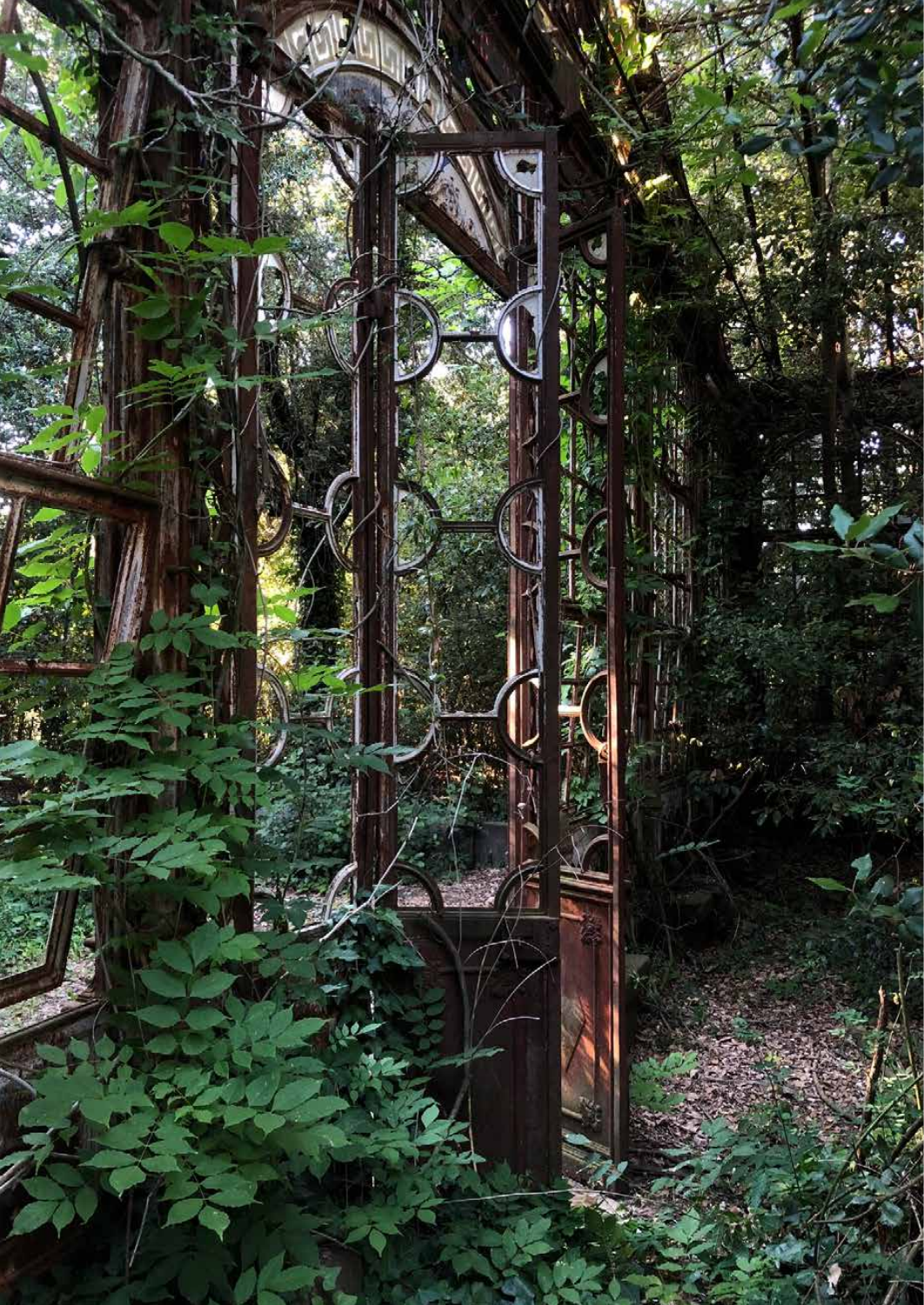Urban exploration Urban explorationESDIOIZIONC URBEDENSIE **PO** nenon as a The<sup>1</sup> 

esearch

Il fenomeno "Urbex" come luogo di ricerca

testo di/*text by* Alessandro Spennato foto di/*photo by* Alessandro Cerri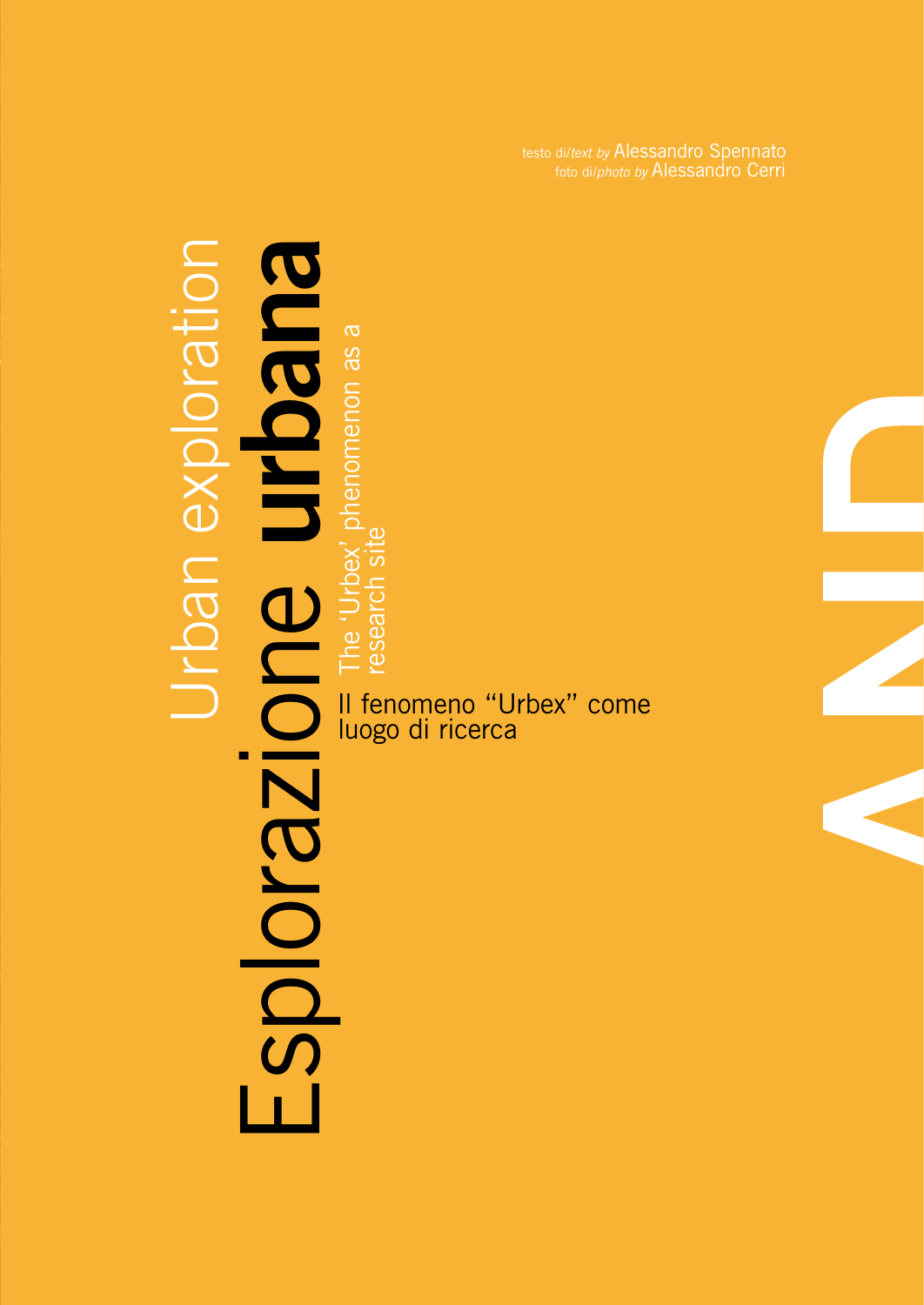Urban Exploration (abbreviated as UrbEx) is an expression coined in 1996 by Jeff Chapman, founder of the magazine Infiltration: the zine about going places you are not supposed to go, to refer to visiting abandoned, forgotten places hidden from the public, such as villas, churches, factories, hospitals, hotels, military facilities, tunnels, underground passages or entire countries, the ghost towns. The places of urban exploration, despite their diversity, are delineated by four characteristics, summarised by Paiva and Manaugh (2008) in the acrostic TOADS: temporary, obsolete, abandoned, derelict spaces. This practice, the ideal heir to the frequentation of ruined places to which Diderot invited as early as the eighteenth century, is an activity that has recently been experiencing considerable popularity. In this popularity lies a paradoxical aspect that qualifies urban exploration as a case of anti-tourism. Robinson (2015: 148) points out that the travel experience promoted by urban exploration, only superficially comparable to that of traditional tourism, actually differs from it for two reasons: the destinations of urban exploration are typically placed outside the itineraries mapped out by mass tourism, and their fruition is not mediated by the official meanings proposed by tourist agencies, but by the subjective reinterpretation of the explorers themselves. The urbex, in short, is a subversive practice that prefers allocentric spaces to the socially regulated and institutional spaces of the tourist industry, whose access involves degrees of risk, adventure and discovery. The paradox, therefore, lies in the growing legitimacy and visibility in the mainstream media of a practice that is by nature marginal and inclined to break away from the fashions of conventional tourism (Pannofino, 2020). Therefore, it is a niche phenomenon, especially since abandoned places are often invisible and forgotten by most people. These places become architectural realities of undoubted charm, places where time seems to have crystallised (Fogli, 2020). For as long as the city and the urban context have existed, there have always been investigators of these spaces. In Italy, too, there are these urban explorers, known as urbexers, who act either alone or in various groups dedicated to discovering abandoned places, and their work of documentation of research shows us how many empty and forgotten buildings there are, offering us an alternative way to discover what the history of our country is. What makes Italy a favourable territory for urban exploration is the extent of its abandoned architectural and landscape heritage. Literature and cinema are full of tales of groups of children who, almost as a rite of passage, enter abandoned houses to discover their secret or the ghost that inhabits them. Moreover, with the same curiosity, we often wonder what the inside of that huge empty factory near our home looks like or what is inside that perched villa we drive past every day (Scalini, 2020). Urbex would seem to be a contemporary phenomenon, but it is surprising to discover how ancient its roots are. The first "feats" of urban exploration date back two centuries to the legendary figure of Philibert Aspairt, who, in 1793,



L'*Urban Exploration* (abbreviato in UrbEx), tradotta letteralmente dall'inglese come "Esplorazione Urbana", è un'espressione coniata nel 1996 da Jeff Chapman, fondatore della rivista *Infiltration: the zine about going places you're not supposed to go*, per riferirsi alla visita a luoghi abbandonati, dimenticati e nascosti al pubblico come ville, chiese, fabbriche, ospedali, alberghi, strutture militari, tunnel, sotterranei o interi paesi, le *ghost towns*. I luoghi dell'esplorazione urbana, pur nella loro diversità, si delineano su quattro caratteristiche, sintetizzate da Paiva e Manaugh (2008) nell'acrostico TOADS: *Temporary, Obsolete, Abandoned, Derelict Spaces*. Questa pratica, erede ideale della frequentazione ai luoghi in rovina a cui invitava Diderot già nel Settecento, è un'attività che sta conoscendo ultimamente una notevole popolarità. In questa popolarità risiede un aspetto paradossale che qualifica l'esplorazione urbana come un caso di anti-turismo. Robinson (2015: 148) sottolinea che l'esperienza di viaggio promossa dall'esplorazione urbana, solo superficialmente accostabile a quella del turismo tradizionale, se ne discosta in realtà per due ragioni: le mete dell'esplorazione urbana si pongono tipicamente al di fuori degli itinerari tracciati dal turismo di massa e la loro fruizione non è mediata dai significati ufficiali proposti dalle agenzie turistiche, ma dalla reinterpretazione soggettiva degli stessi esploratori. L'*urbex*, insomma, è una pratica sovversiva, che agli spazi socialmente regolamentati e istituzionali dell'industria turistica predilige gli spazi allocentrici, il cui accesso comporta gradi di rischio, avventura e scoperta. Il paradosso risiede quindi nella crescente legittimazione e visibilità che nei media mainstream trova una pratica per sua natura marginale incline a smarcarsi dalle mode del turismo convenzionale (Pannofino, 2020). Si tratta quindi di un fenomeno di nicchia, soprattutto perché i luoghi abbandonati sono spesso invisibili e dimenticati dai più. Tutti questi luoghi diventano realtà architettoniche dal fascino indubbio, luoghi in cui il tempo sembra essersi cristallizzato (Fogli, 2020). Da che esistono la città e il contesto urbano ci sono sempre stati indagatori di questi spazi. Anche in Italia esistono questi esploratori urbani, detti *urbexer*, che agiscono sia in solitaria o in diversi gruppi che si dedicano alla scoperta di luoghi abbandonati e il loro lavoro di documentazione, di ricerca, ci mostra quanti siano gli edifici vuoti e dimenticati, offrendoci un modo alternativo per scoprire qual è la storia del nostro Paese. A rendere l'Italia un territorio propizio all'esplorazione urbana è l'ampiezza del patrimonio architettonico e paesaggistico in stato di abbandono. La letteratura e il cinema sono pieni di racconti di gruppi di ragazzini che, quasi come un rito di passaggio, si addentrano in case abbandonate per scoprirne il segreto o l'eventuale fantasma che le abita. Ed è con la stessa curiosità che spesso ci chiediamo come sia fatto l'interno di quell'enorme fabbrica vuota vicino a casa, o cosa ci sia dentro a quella villa arroccata davanti alla quale passiamo ogni giorno in macchina (Scalini, 2020). Quello dell'*urbex* sembrerebbe essere un fenomeno contemporaneo, ma stupisce scoprire quanto le sue radici siano antiche. Basti pensare le prime "gesta" di esplorazione urbana vengono fatte risalire a due secoli fa, con la leggendaria figura di Philibert Aspairt che, nel 1793 si avventurò nelle catacombe di Parigi: dopo essersi perso nelle intricate gallerie sotterranee, l'uomo morì e venne ritrovato solo 11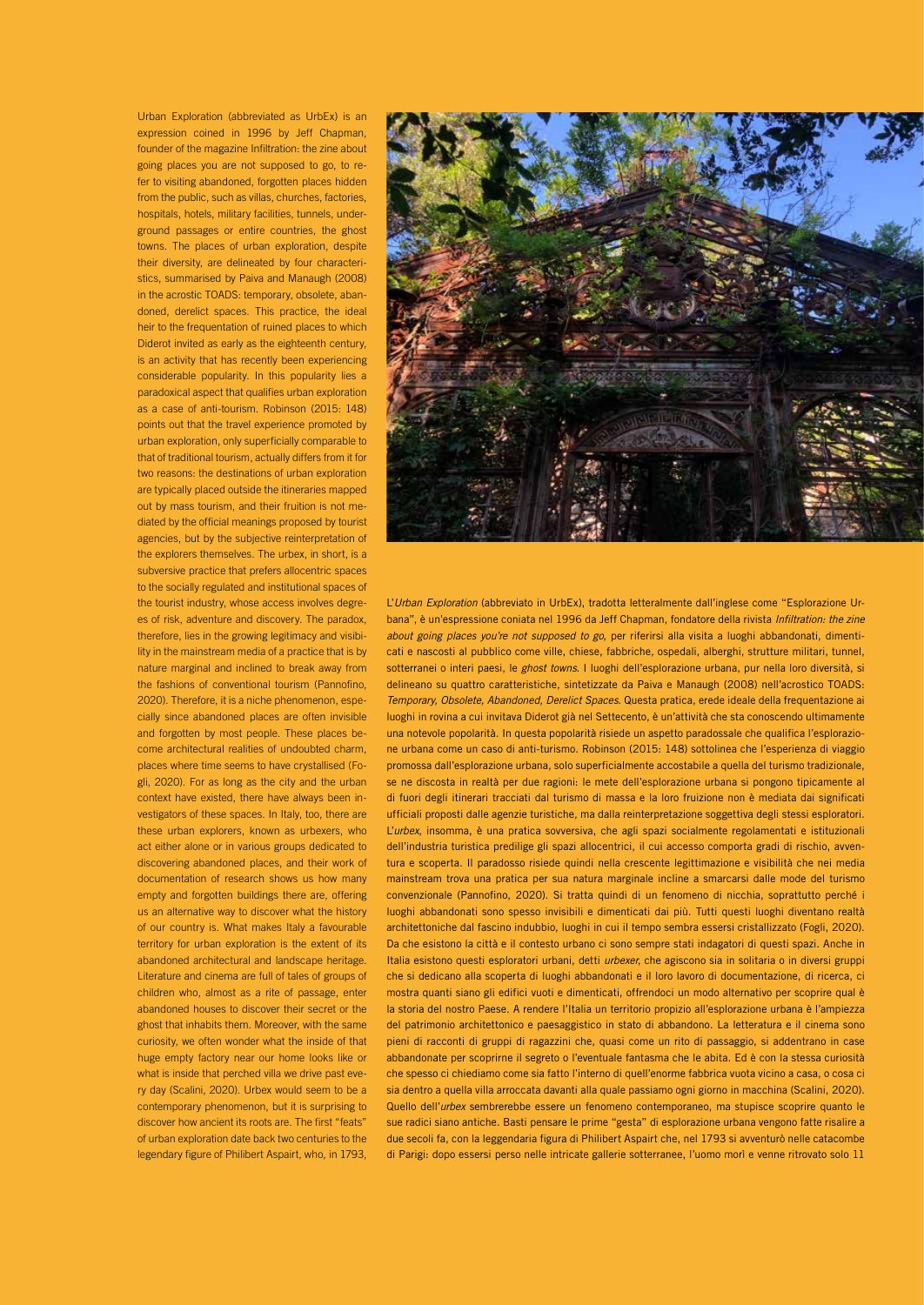



ventured into the catacombs of Paris: after getting lost in the intricate underground tunnels, the man died and was found only 11 years later. Photographer Alessandro Cerri, a young Pisan expert urbexer, focuses on photographing abandoned artificial structures and the organic and synthetic elements present in the environment (such as vegetation, graffiti, paint and machinery), as well as the qualities of light. Through his images, he tells us what this way of exploring, loving the territory and disseminating beauty, albeit abandoned, means to him. Many practices it, but Alessandro Cerri is driven by curiosity, a love for the Italian territory's beauty and a passion for photography. This passion has led him to a park near Livorno, where there is a prestigious villa called Maurogordato (also known as the Villa di Monterotondo). It was initially used as a country residence and bought by the Calamai family in 1771. In 1847 it passed into the hands of Pandely Maurogordato, a Livorno merchant of Greek origin, who designed and added a romantic garden to the existing villa, giving it a stately appearance and planting numerous cedars of Lebanon, Aleppo pines, eucalyptus, lime trees, cypresses, holm oaks and oaks, occupying eight hectares of land. The Victorian-style greenhouse is an important example of ironwork. It is a true quadrangular construction with a base of pietra serena and an elevation of machined cast-iron pillars that support three tilting windows, one above the other for each light, formed by many squares of coloured glass. These were used to regulate the flow of air on the days when the winter garden protected the botanical species collected inside. During the Second World War, the family left the

anni dopo. Il fotografo Alessandro Cerri, un giovane pisano esperto *urbexer*, si concentra sulla fotografia di strutture abbandonate create dall'uomo e sugli elementi organici e sintetici presenti nell'ambiente (come la vegetazione, i graffiti, la vernice e i macchinari), così come le qualità di luce, racconta, attraverso le sue immagini, cosa sia per lui questo modo di esplorare, amare il territorio e divulgare bellezza, seppur abbandonata. Sono in molti a praticarla, ma Alessandro Cerri è spinto dalla curiosità, dall'amore per il bello che il territorio italiano può offrire e dalla passione per la fotografia. Questa sua passione l'ha portato in un parco nei pressi di Livorno dove c'è una prestigiosa Villa di nome Maurogordato (conosciuta anche come la Villa di Monterotondo). Essa fu utilizzata inizialmente come residenza di campagna ed acquistata dalla famiglia Calamai nel 1771 per poi passare in mano nel 1847 a Pandely Maurogordato un mercante livornese di origine greca che progettò e aggiunse all'esistente villa un vero e proprio giardino di gusto romantico, donandole così un aspetto signorile piantando numerosi cedri del Libano, pini d'Aleppo, eucalipti, tigli, cipressi, lecci, e querce, occupando ben otto ettari del terreno. La serra, in stile vittoriano, è un importante testimonianza di lavorazione del ferro ed è una vera e propria costruzione quadrangolare con la base di pietra serena e l'alzato in pilastri di ghisa lavorati che sorreggevano, per ogni luce, tre finestre basculanti una sopra l'altra, formate da tanti quadratini di vetri colorati. Queste erano adatte per regolare il flusso d'aria ai tempi in cui il giardino d'inverno proteggeva le specie botaniche collezionate al suo interno. Durante l'ultimo conflitto mondiale la famiglia lascio la Villa e il giardino. Nel 1949 gli eredi dei Maurogordato cedettero il complesso al Consorzio Provinciale Antitubercolare e successivamente nel 1976, la tenuta, fu venduta alla Provincia di Livorno che concesse l'uso del giardino al Comune di Livorno. Per molto tempo la struttura e stata in totale abbandono fondendosi perfettamente con la fitta vegetazione realizzando così una perfetta armonia fra romanticismo e spensieratezza (vedi foto). Solo nel corso del 2021 la serra è stata riqualificata grazie all'ACO - Associazione Culturale Osservatorio - di Monterotondo caratterizzandone la sua tutela e la valorizzazione dell'eccellenza locale, consentendo ai visitatori di ammirarne la sua bellezza liberata dalla folta vegetazione che la celava agli occhi dei passanti da, ormai, molti anni. Le fotografie conferiscono pertanto, al paesaggio urbano in abbandono, un tono pittoresco che può convertire questi luoghi in musei a cielo aperto. Seppure prevalente, la visualità è solo una fra le componenti percettive che qualificano il carattere performativo e corporeo dell'urbex (Pannofino, 2020). L'invasione vegetale è il distintivo *topos* dell'immaginario delle rovine, misura della defunzionalizzazione dei luoghi e degli oggetti (Orlando, 2015). Le rovine non sono immobili e benché immortalino un luogo fissandolo nel momento del suo abbandono, sono esse stesse soggette a nuovi riassestamenti. Si potrebbe parlare, al riguardo, di una vita *post mortem* dei luoghi abbandonati, un *afterlife* delle rovine (Armstrong, 2010). L'abbandono non è pertanto un atto conclusivo, bensì l'inizio del dopo-vita delle rovine che inserisce il corpo architettonico di un'opera artificiale, affidato alla deriva naturalizzante, all'interno di una diversa relazione sociale con lo spazio abitato.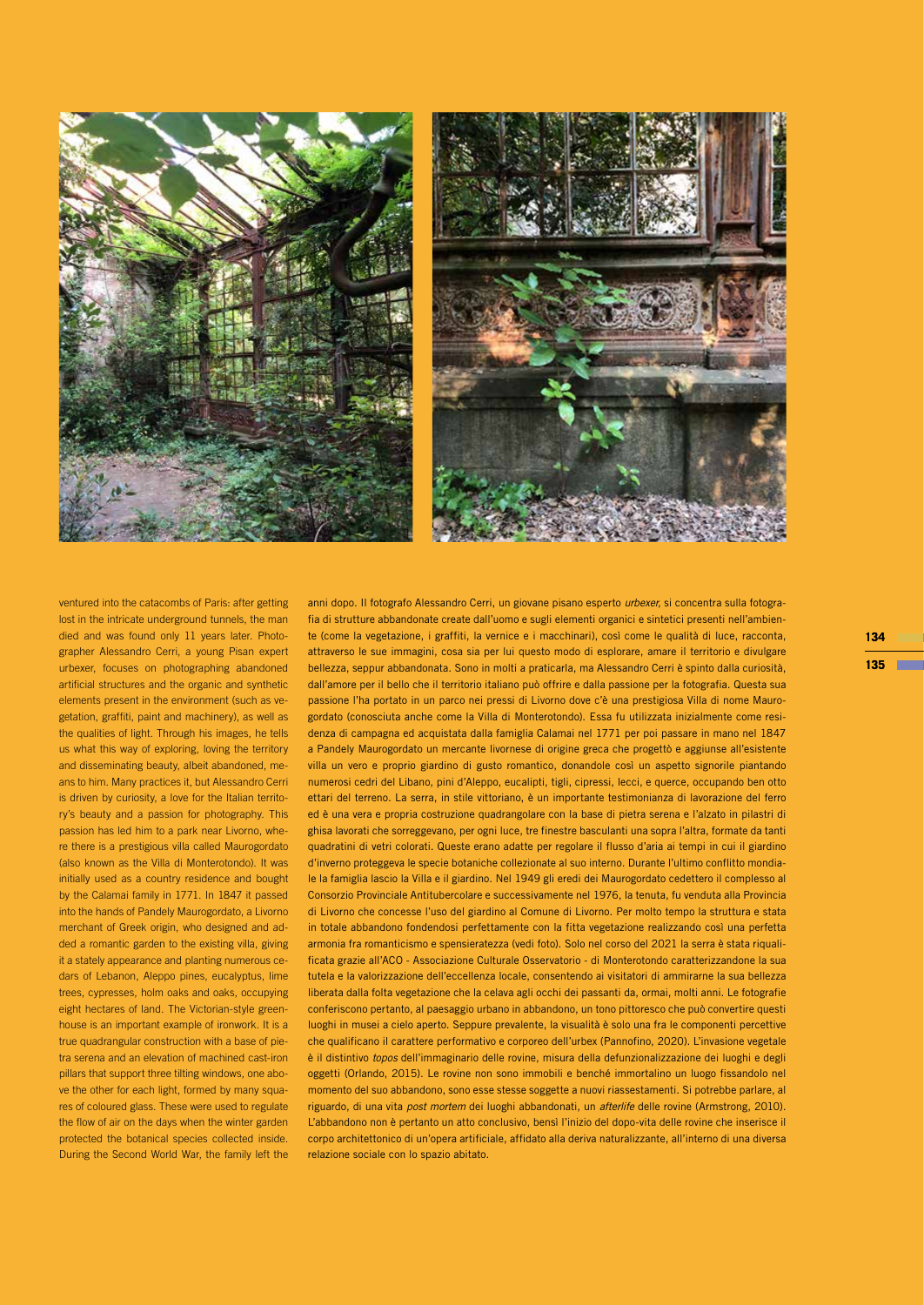villa and the garden. In 1949, the heirs of the Maurogordato family sold the complex to the Consorzio Provinciale Antitubercolare and later, in 1976, the estate was sold to the Provincia di Livorno, which granted the use of the garden to the Comune di Livorno. The structure was abandoned for a long time, blending perfectly with the dense vegetation to create a perfect harmony between romanticism and light-heartedness (see photo). It was only in 2021 that the greenhouse was redeveloped thanks to the ACO - Associazione Culturale Osservatorio - of Monterotondo, characterising its protection and the enhancement of local excellence, allowing visitors to admire its beauty freed from the thick vegetation that had concealed it from the eyes of passers-by for many years. The photographs thus give the abandoned urban landscape a picturesque tone that can turn these places into open-air museums. Although prevalent, visuality is only one of the perceptual components that qualify urbex's performative and corporeal character (Pannofino, 2020). The vegetal invasion is the distinctive topos of the imagery of ruins, a measure of the defunctionalisation of places and objects (Orlando, 2015). Ruins are not immobile, and although they immortalise a place by fixing it at the moment of its abandonment, they are themselves subject to new rearrangements. One could speak, in this regard, of a post-mortem life of abandoned places, an afterlife of ruins (Armstrong, 2010). Therefore, abandonment is not a conclusive act but the beginning of the afterlife of the ruins, which places the architectural body of an artificial work, entrusted to the naturalising drift, within a different social relationship with the inhabited space.

## *References*

Armstrong, J. (2010). On the Possibility of Spectral Ethnography. *Cultural Studies, 10*, 3: 243-250.

- Bingham, K.P. (2020). The Foul and the Fragrant in Urban Exploration: Unpacking the Olfactory System of Leisure. *Internatio-nal Journal of Leisure, 3*, pp. 15-36.

- Fogli, S. (2020, 2 settembre). Urbex: la bellezza dei luoghi abbandonati. *Wise Society*. https://wisesociety.it/piaceri-e-societa/ urbex-esplorazione-urbana/

- Jansson, A., & Klausen, M. (2018). The Spreadable City: Urban Exploration and Connective Media. In K. Bezdecny and K. Ar-cher (eds), *Handbook of Emerging 21st-Century Cities*, 411-432, Cheltenham and Northampton, Edward Elgar.

- Matteini, T. (2009). Paesaggi del tempo. Documenti archeolo-gici e rovine artificiali nel disegno di giardini e paesaggi. Firenze: Alinea.

- Orlando, F. (2015). Gli oggetti desueti nelle immagini della letteratura. Rovine, reliquie, rarità, robaccia, luoghi inabitati e tesori nascosti. Torino: Einaudi.

- Paiva, T., & Manaugh, G. (2008). Night Visions: The Art of Ur-ban Exploration. San Francisco: Chronicle Books.

- Pannofino, N. (2020). Una natura (in)immaginabile. Il sacro

selvaggio e l'esplorazione urbana delle rovine. *Im@go - A Journal of the Social Imaginary, 15(IX)*, 79-100. - Robinson, P. (2015). Conceptualizing Urban Exploration as

beyond Tourism and as Anti-Tourism. *Advances in Hospitality and Tourism Research 3*, 2: 141-164. - Scalini, M. (2020, 1° dicembre). Urbex: esplorazioni tra i luo-

ghi abbandonati. *Il Libraio*. https://www.illibraio.it/news/dautore/ urbex-luoghi-abbandonati-1392032/

- Sipes, T. (2014). Urban Exploration Photography: A Guide to Creating and Editing Images of Abandoned Places. Regno Unito: Pearson Education

- Sipes, T. (2013). Urban Exploration Photography: A Guide to Shooting Abandoned Places. Regno Unito: Pearson Education. Stewart, S. (2020). The Ruins Lesson. Meaning and Material in Western Culture. Chicago and London: University of Chicago Press.